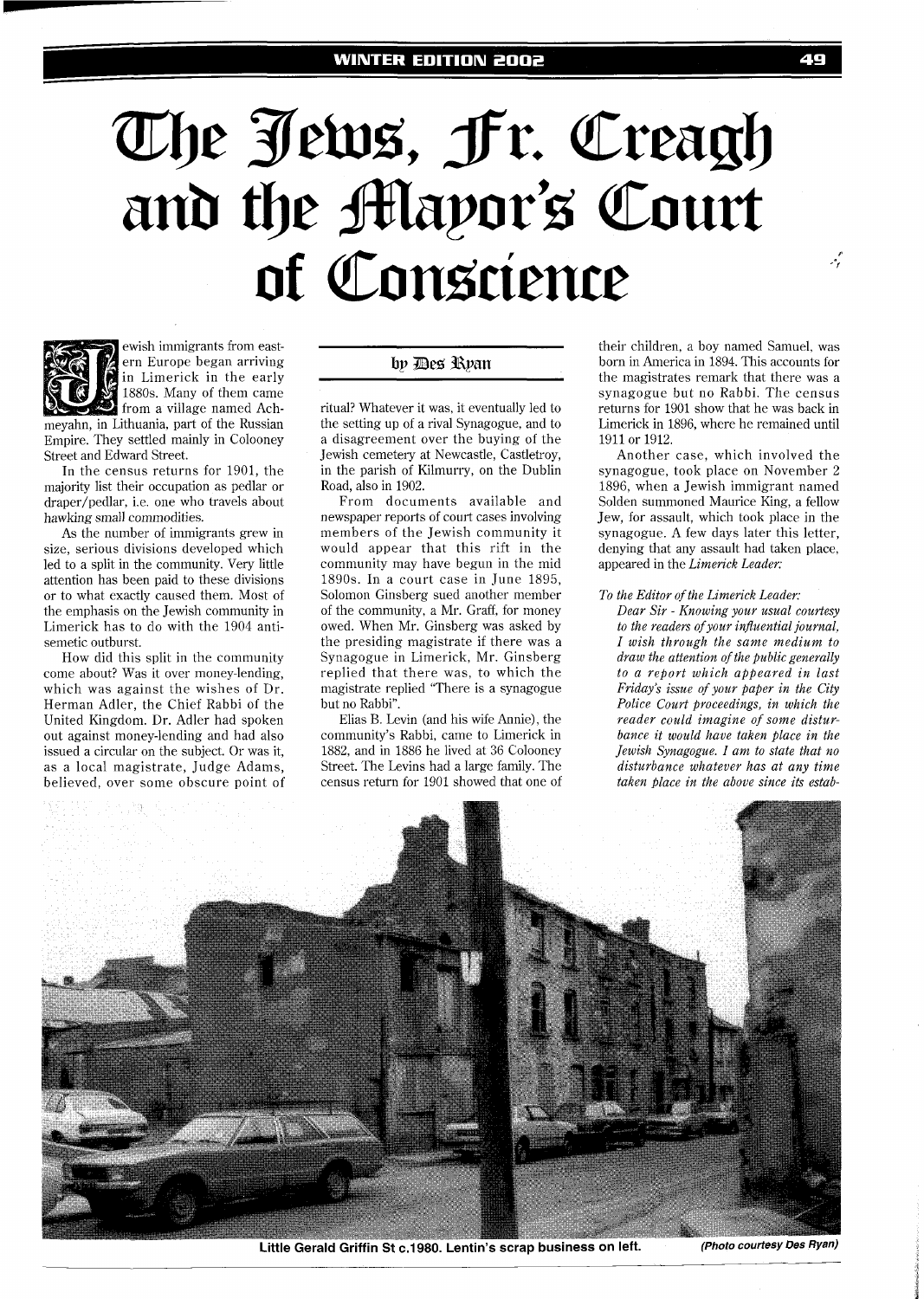*lishment. The parties which you mention do not belong to our members as the Synagogue is almost under supervision of our Chief Rabbi, Dr. Adler, and it is conducted by competent men at the time celebrating our ancient faith. Hoping I did not trespass upon your valuable space, I remain, Dear Sir, Yours faithfilly* 

*M. J. Blond 50 Henry Street, Limem'ck.* 

Marcus Blond had been a Rabbi, but became a draper and grocer when he came to Limerick.

In a similar case for assault in July 1900, a boy called Solomons summoned Philip Tuohy, who was also of the same religion. Apparently Solomons was passing the Tuohy household at 74 Colooney Street when Tuohy's sister, who was standing at the door, called Solomons a robber. Solomons called her a "Skylark. Tuohy met Solomons a few days later and thumped and kicked him. Tuohy's excuse was that Solomons had knocked at their door and run away.

Mr. Gaffney, who appeared for Tuohy, said that there were rival factions in the Synagogue. Mr. Counihan, representing Solomons, said it was over a circular issued (in 1898) by the Chief Rabbi against money lending and that the Tuohys were moneylenders. Adjourning the case for a month, the magistrate commented that the Jewish community was always well behaved - but were they?

When Jewish immigrants first came here the Sabbath was observed by saying prayers in the house of Horace King at 6 Emmet Place and later on, at the House of Rabbi Elias Levin at 18 Colooney Street. Finally, a Synagogue was opened at 63 Colooney Street.

A report on a court case on 1 September 1900 shows that there was also a Synagogue in Charles Street, (St. Gerard Street). Although the evidence is conflicting, it appears that a row developed when another member of the community, Mr. Tuohy, entered the Synagogue at Charles Street without the permission of the President, Mr. Louis Goldberg. Seats were smashed, a gas jet was pulled from the wall by Mr. Goldberg's brother, who then struck Mr. Tuohy on the head and back with it.

In January 1901, there were 31 Jewish families living in Limerick. Tensions were brought to boiling point when the Goldbergs decided to move their Synagogue to 72 Colooney Street. This is confirmed in two letters written to the *Limerick Leader*  by the opposing sides.

## **To the Editor of the Limerick Leader**

*Dear Sir* - *An invitation is going around the city in the name of L. Goldberg, "Hon. Sec." of the Hebrew Synagogue, inviting people to come at the so-called Synagogue at 72 Colooney Street. For our Christian neighbours and friends not to be misled I hasten to inform the public, through the courtesy and kindness of the city favourite Leader, that*  *there is no other authorised Synagogue, by our Most Rev. Dr. Adler, the Chief Rabbi of all Jewish Communities in the United Kingdom, except the one at 63 Colooney Street, at which H. Grafl Esq., is President, and Mr. Jaffe is Secretary. Trusting, dear Editor, you will be good enough to find space for this important matter, I remain yours faithfully, M. J. Blond, 60 Henry Street, Limerick Januay, 9 1901.* 

The second letter is from Louis Go1dberg:- *Dear Sir* - *Hoping you will find space in your valuable paper to make the public aware of the following fact:- the Synagogue of the Limerick Hebrew Congregation, 72 Colooney Street, will be opened on Friday next. The Drincifial reason for establishing the above is not to associate ourselves with money lenders, and these are the full wishes of our Chief Rabbi, Rev. Dr. Adler. With regard to Mr. Blond's remarks, I don't see any justfication in answering them. Thanking you in anticipation, yours etc. Louis Goldberg, Hon. Sec. Limem'ck l0 January 1901.* 

The Goldberg faction, which numbered at least ten related families, may also have had their own Rabbi. The census returns for 1901 show that Moses Velitzkin, his wife and three daughters, lived at 72 Colooney Street. He gave his occupation as being a Jewish Minister.

In January 1902, members of the Jewish community were in negotiations with William Nunan, a farmer from Ballyclough, to buy a plot of land just off the Dublin road to be used as a cemetery. This was finalised on 17th February and registered in the Deeds Office in Dublin on 24 June 1902. Prior to that the community buried its dead in the Jewish cemetery at Cork.

The buying of the land at Kilmurry caused further animosity in the community. By perusing the Deed of Conveyance we can see by the signatures appended to it just who were possibly opposed to the Goldbergs:

| Aronove, Isaac                       | Jaffey, Benjamin  |
|--------------------------------------|-------------------|
| Blonde, Marcus Jacob                 | Jaffey, Sydney    |
| Cropman, David                       | Jaffey, Marcus L  |
| Cropman, Hyman S                     | Jerome, Solomon   |
| Clein, Louis                         | Levin, Elias B    |
| Graff, Barnet                        | Levin, Harry      |
| Graff, Hyman                         | Maissell, Maurice |
| Griff, Philip                        | Maissell, Wolf    |
| Gould, Barnet                        | Shockett, Barnett |
| Greene, Julius                       | Toohy, Philip     |
| Greenfield, Moses Joseph Tuohy, Wolf |                   |

These names also represent at least another ten families. Apart from the deed of conveyance, we also have copies of two letters which were printed in the *Limerick Chronicle* a month after the buying of the cemetery.

*The Limem'ck Hebrew Congregation, 72 Colooney Street, Limerick. March 14 1902* 

*To the Editor ofthe Limerick Chronicle Dear Sir* 

*I feel rather my task very heavy* - *what with your able leader* - *and Mr. J. A.*   $Doyle, Solicitor's letter - and the rest of$ *the able arguments and personalities brought forward by our opponents, but my only consolation is that I mean to disentangle the affair and put before the* public the truth, the whole truth, and *nothing but the truth, and the truth is sometimes stranger than fiction. I shall not answer the question whether we are regulars or irregulars, or whether we have been paid out or not. There is one thing I can proudly say, that all the members belonging to our Congregation are all the oldest members in the city of Limerick, who have built up the Jewish Congregation, and this is not the first time in our Jewish histoy, that our Tribe has had to make room for some upstarts. History only repeats itself:* 

*Now with regard to the Jewish burial ground, I don't say that this was not a long felt want -for in fact I was the first to bring this scheme before the Jewish Community. I was the first Chairman, and through the zeal and hard work ofa member of our Congregation (Mr. Julius Martinson) a sum of£41 was collected from the entire Jewish Community and I placed in a local bank the names offour Trustees* - *two of our Congregation* - *and it was resolved that a further sum of £24 be raised, and to go into the solicitor on Wednesday and hand him £50 on account and to draw a Deed, and the names of every member of both Congregations be mentioned, and two Governors to be elected from each Congregation, and on the following Tuesday these very gentlemen went behind our backs and signed the Deed and only mentioned the names of the members of their Congregation in the Deed, and*   $made$  themselves Governors of the same, *because they thought they will make an appeal to our Christian neighbours here in Limem'ck and to our brethren abroad, and they will easily get in £75 more. So what I say on behalf of our Congregation is simply this, when they are so independent that they could exclude more than half ofthe entire Jewish Community that they should be ashamed to ask for help from outsiders. I shall call for a witness their own solicitor \$1 wasn't in his ofice and offered him the money subscm'bed by my Congregation. It's all bosh what they state in the Deed, and is only to catch fish in muddy water, that the Burial ground is for the entire Jewish Community.* If *so, why were not the names of the 24 members of our Congregation mentioned in the Deed! Now, re letter in the Jewish Express I could make my oath and am willing to forfeit £5 to any charity, that this letter in the Jewish Express was not written by the President and Treasurer of my Congregation. The letter we wrote to the Jewish Express, of which we have a copy in our Letter Book yet, is exactly the same we wrote to the Jewish Chronicle and the Jewish World.*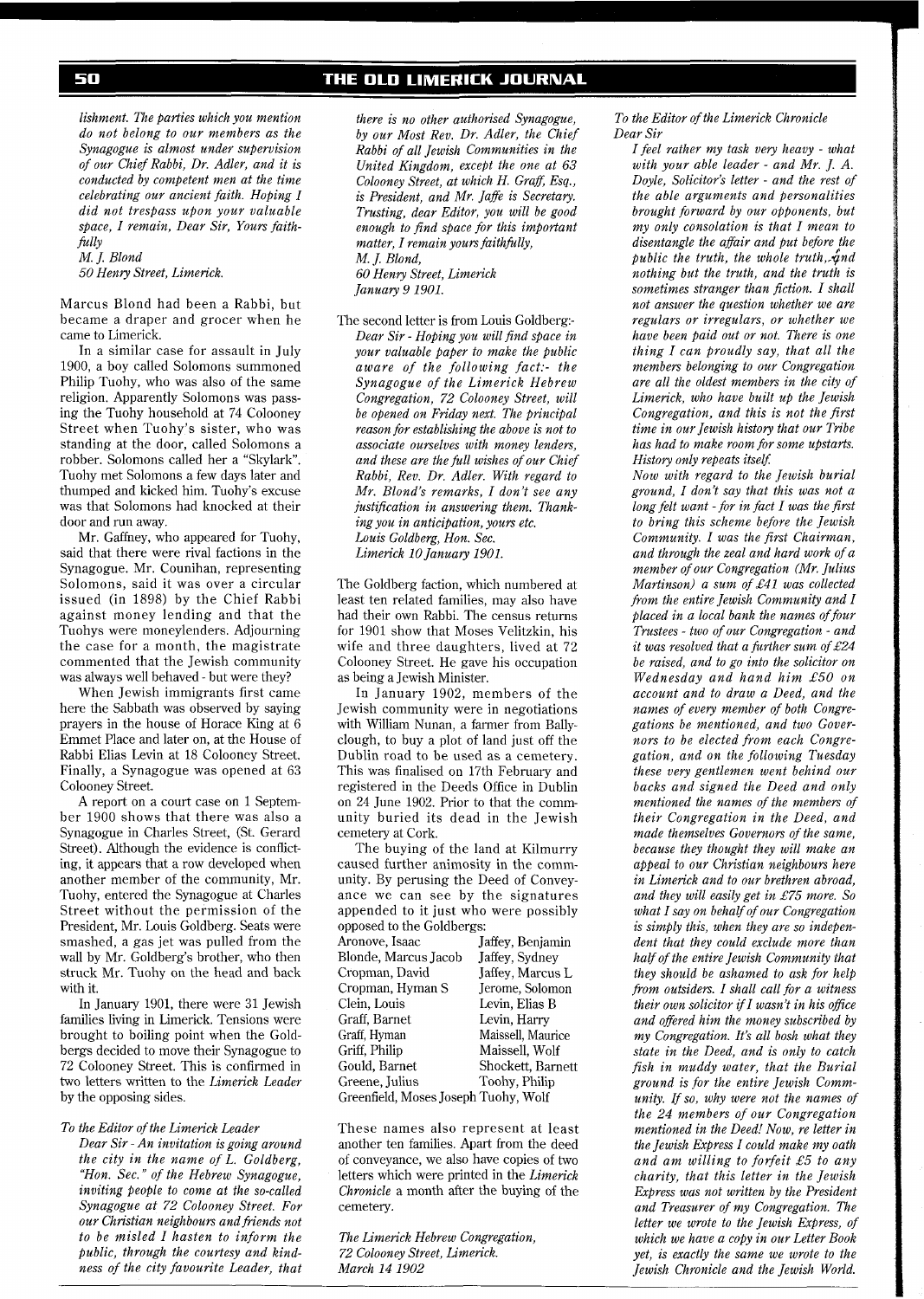**WINTER EDITION 2002** 



87 Colooney St (Wolfe Tone St) David Newman's premises in 1913. Shop renovated in 1996.

*Don't you think yourself, sir, that it would be madness for us to state such a falsehood and brand ourselves for liars, for our brethren in Ireland, any way, because they know thoroughly well that there is no Burial Ground in Limerick. Sir, we thank you in anticipation for inserting this letter and give it the same publicity as you did to our opponents, and we promise you not to bother you again. Now that we have stated our case before the public, we confidently leave it to their intelligence.* 

*I am, sir, your obedient servant, L Goldberg, Hon. Sec. Limerick Hebrew Congregation.* 

*P.S. There is only one thing to which I'd like to draw the attention of the public, and that is:- There is £75 paid to Mr. Nunan, and £41 lying in the Munster and Leinster Bank, an additional £30 is subscribed in our Congregation towards that fund, so where is the necessity of making public appeal for money.* 

*To the Editor of the Limerick Chronicle The Hebrew Congregation, Limerick. 63 Colooney Street.* 

*Dear Sir* - *In your issue of 18th inst. a letter appears signed by* "L. *Goldberg" in which he assures the public as to the truth, the whole truth, and nothing but the truth, "as he terms it" re the Jewish burial ground which has lately been purchased by us (the above congregation), but it is obvious that he shrinks from repudiating the fact of his and his* 

*few followers being paid out members, apprehending, no doubt, that by such an unwise attempt to outrage "truth", his own signature, coupled with those of his followers, "attested to at the time to the agreement drawn up as being paid out members, and henceforth no claim whatsoever upon the Limerick Hebrew Congregation", would be too condemning* **if** *forced to have it laid before the public. Since dealing with the "whole truth" it is rather surprising that he should have omitted enlightening the public as to the cause of their being "paid out". After certain disturbances which were brought before the public by the medium of the Police Court, and later on by appeal, the Magistrates decision being upheld, he and his party received a lump sum of money from us signing an undertaking never to have any claim against the Limerick Hebrew Congregation. It is now over two years since we had pledged ourselves to purchase a site for a Jewish cemetery in this city, but were always prevented by "truth" simply because we didn't appoint him entire master of the situation, and repose our dignities and rights in his self-asserted conscience. We were fortunate to receive a voluntary offer from a London gentleman to get the United Synagogues Council of London to buy the necessary site for all the Jewish inhabitants here, conditionally that the deed must be made out in their name as a provision that every Jewish inhabitant should be under the same rights whether he belonged to the original congregation recognised as*  **(Photo courtesy Des Ryan)** 

*such by them and Dr. Adler, or to the opposition. We gladly fell in with this kind offer. But Mr. Truth and his party would not hear of it. Why? Simply because a course would naturally only give him the general right.* 

*After repeated meetings a general meeting was held on February 23 and it was agreed Mr. Goldberg and his followers, who were also at that meeting, agreeing that the above congregation subscribe £45, and he and his party undertaking to pay £30 making up the necessary £75 required by Mr. Nunan. To bring negotiations to a close our undertakings were promptly carried out and our £45 lodged with Mr. S Jerome, the specially appointed treasurer for that fund, Mr. Goldberg and party failing to come forward with even as much as one penny. That will be convincing to the public how much importance may be attached to Mr. Goldberg's assertion as to his having offered £30 to our solicitor. We emphatically deny that statement. To make up the £75 we were obliged to borrow money in the Bank, having been notified by the owner of his intention to withdraw his ofer altogether* if *not closed forthwith. Notwithstanding those facts, the deed was drawn up with a good will for all the Jewish inhabitants, an extract of the deed which appeared in one of your issues, proved, and we solemnly declare that we shall always carry it out to the letter, notwithstanding Goldberg and his party failing to subscribe, and instead, sending mischievous and false reports to the Press.*